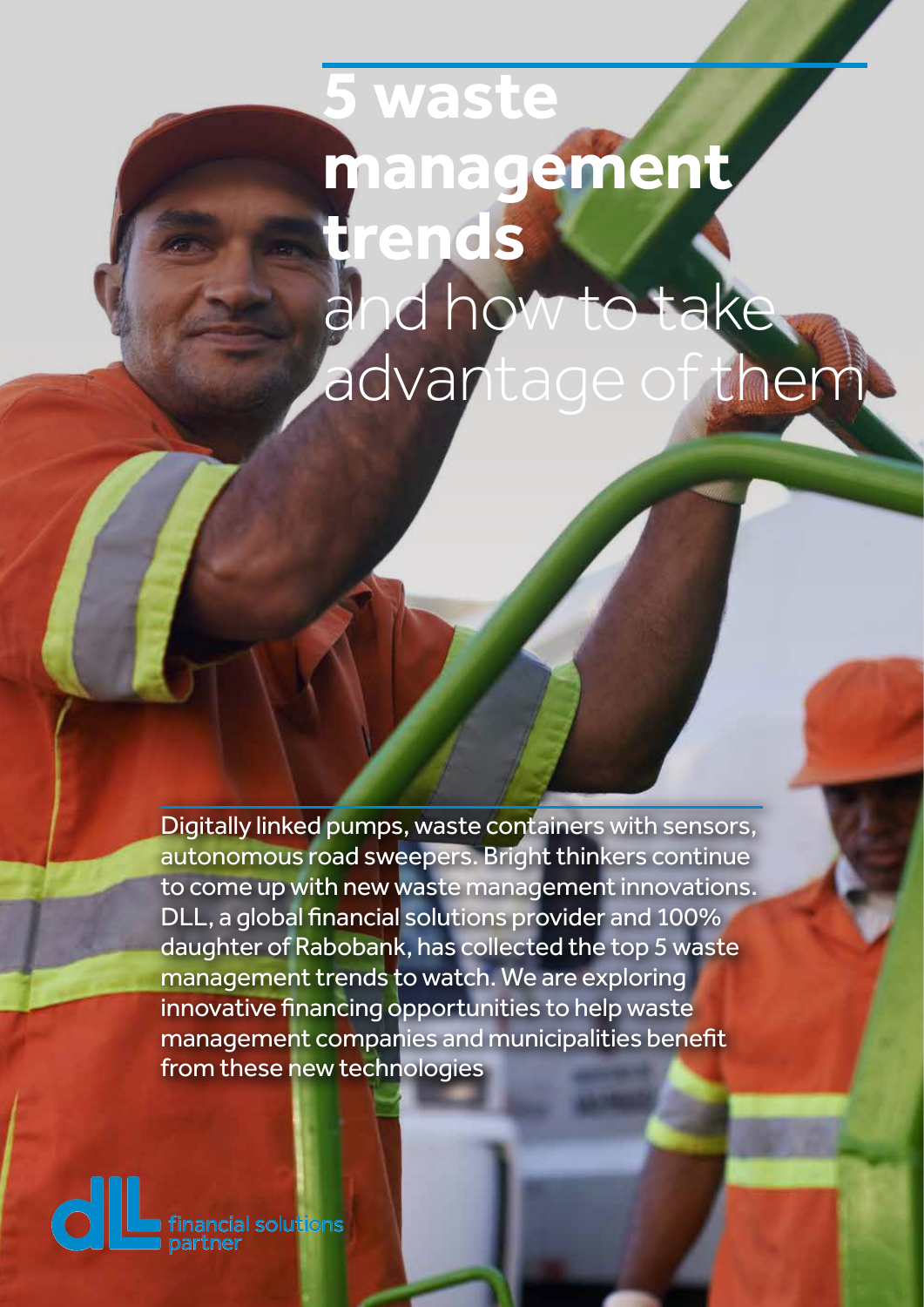

"At DLL, we closely watch trends in waste management and other industries, because we actively support new, sustainable business practices and technologies that marry profitability with environmental and social benefits," says Michiel van Ramesdonk, VP Fleet Solutions at DLL. "We see that many new waste management innovations are out of reach for companies and municipalities because of the higher investment and longer payback period involved. In this article, our DLL experts in waste management and recycling share their experiences in helping customers finance new technologies that drive efficiency and ultimately reduce their total cost of operation (TCO)."



## Trend 1 **Electric vehicles**

We are seeing new electric technologies being introduced for garbage trucks, street cleaners and other vehicles. For example, Electra, the UK's first fully electric refuse truck powered by lithium-ion batteries, rather than diesel, was trialed in London in February and March 2018. The new Volvo FE Electric garbage truck will be introduced in Hamburg in 2019. Electric truck technologies will improve air quality while reducing traffic noise and lowering congestion during peak traffic hours, since commercial operations can instead be carried out quietly and without tale-pipe exhaust emissions early in the morning or late at night.

Most companies will face an uphill battle to invest in new e-vehicles. They are expected to cost 1.2 to 2 times more than a diesel vehicle and will require additional investments in recharging infrastructures. Part of this investment will be offset by lower fuel and maintenance costs and a longer vehicle lifetime.

#### **DLL perspective:**

The main challenge we see for our customers who are investing in electric technology is the time lag between the high upfront costs and the eventual payback, which can only be realized over the lifetime of the equipment. In some cases that might take 10 or 15 years. So instead of purchasing this high value equipment, DLL recommends that companies structure the investment through a mid to longterm lease which takes into account the economic lifetime and future value of the equipment. Such a structure can help the customer to manage their cash flow by replacing the high upfront costs with a fixed monthly fee that compensates the higher investment cost with the savings generated over time. This effectively can reduce the payback period to 0.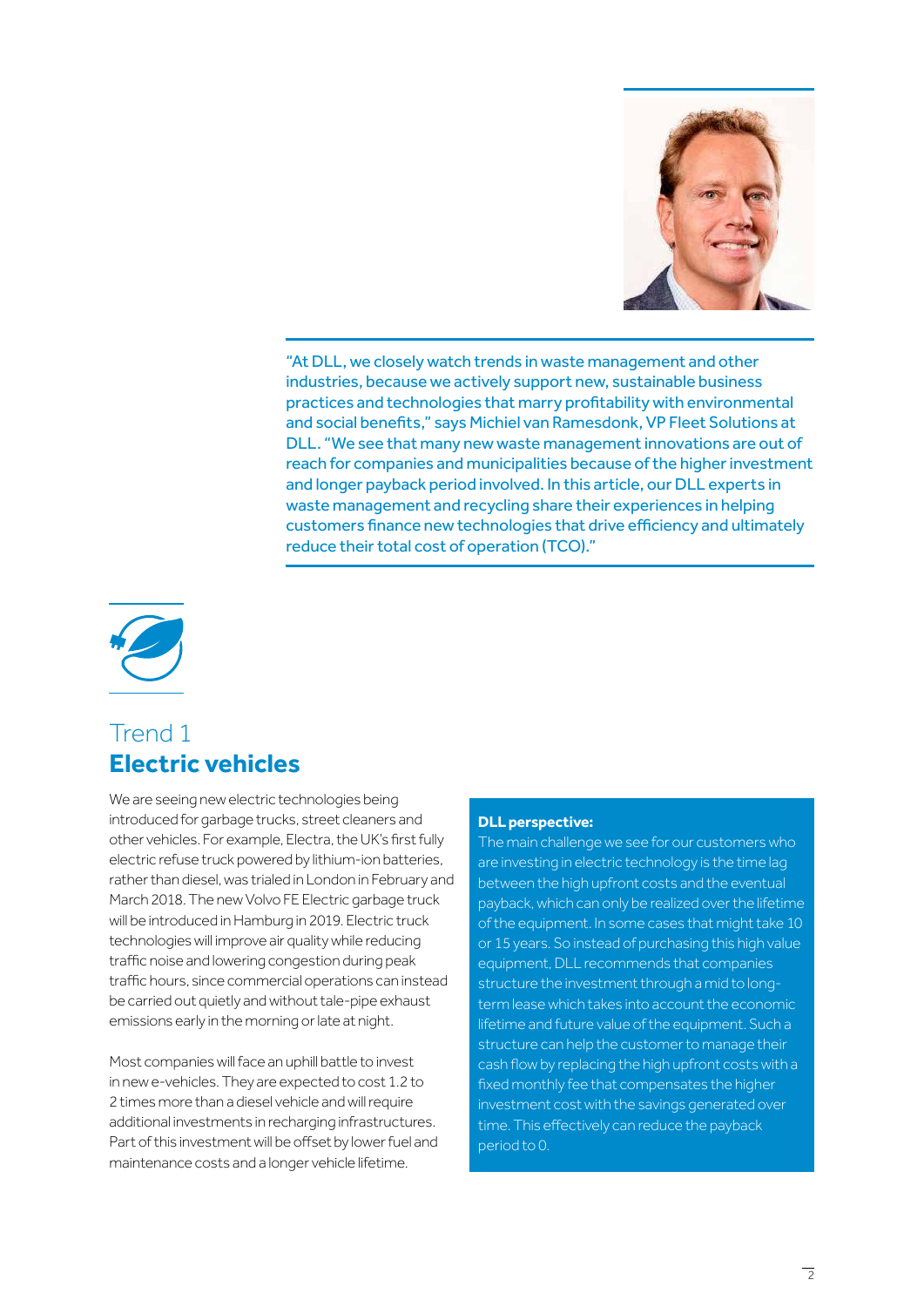



## Trend 2 **Connected equipment**

Internet of Things (IoT) technologies are being used to create a variety of new options for the waste management industry. One example is smart waste bins that tell a control center when they are full and should be picked up. Software can then calculate the most efficient route for that day based on the data that comes in, reducing unnecessary driving and the impact of overflowing bins.

In one UK town, this application reduced the number of seagulls scavenging waste, as well as the number of bin collections conducted. **https://wastemanagement-world.com/a/bigbelly-beatsback-waste-scavenging-seagulls-in-hartlepool**

These new hardware and software solutions are relatively new and are often very customer specific, so leasing companies have been reluctant to step into this market. As a result, most companies have to pay for this investment up front, while it might take them up to 5 or 10 years to earn that money back. In practice, it can take even longer because many manufacturers require advance payments during the 7-12 months it can take from the moment the order is placed to the moment the unit is operational.

#### **DLL perspective:**

To address this issue, we used the same principles that we apply to other forms of software leasing to come up with different leasing options for new IoT solutions. These contracts can be used to finance software and hardware add-ons across an existing fleet. Or they can be used to finance a brand new fleet equipped with smart technologies.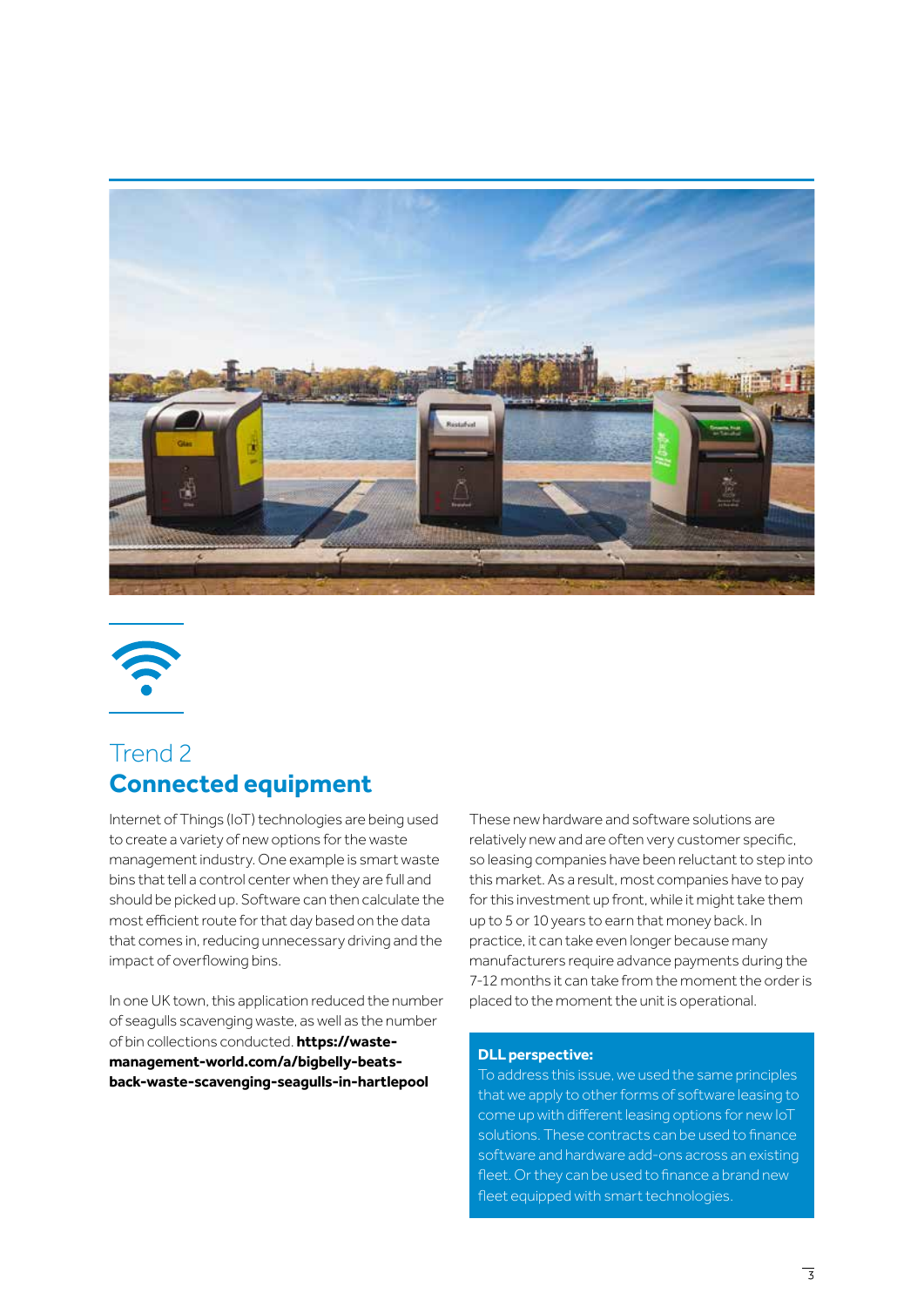



## Trend 3 **Automation**

Automation is popping up in different sizes and shapes across the waste management industry. From **wind-powered robotic sorters** to sort construction waste 24 hours a day to **automatic waste transformers** that turn organic waste in neighborhoods into biofuel, water and fertilizer. Each project is unique and presents complex challenges for the companies and communities who are taking them on.

#### **DLL perspective:**

This trend offers similar challenges as those our customers face when investing in electric equipment. These projects are always unique and require an in-depth analysis of the project scope, the involved stakeholders and, most importantly, the expected cash flow streams. So instead of using standard lease products for these situations, DLL is always developing tailored investment solutions to address the specific requirements of each and every automation project. We advise companies to carefully assess all of the factors involved before choosing a financing solution.



## Trend 4 **Outsourcing**

Many municipalities outsource their waste collection and recycling activities to private companies to reduce capital outlay and staffing costs. This puts a large financial burden on the shoulders of waste management companies who have to invest in costly equipment that has a payback period of 5 to 10 years. This risk is compounded by contract periods which are shrinking from 10 or 15 years to as little as 5 years.

#### **DLL perspective:**

The key factor here is finding a reliable financing partner who understands your industry and is willing to share your business risk. Based on our long experience in both asset financing and waste collection equipment, our financing experts assess your business requirements and propose solutions that will meet your needs for each specific tender. We can match the cost of the lease to the individual income and duration of your waste management contract. By using shorter lease terms our customers get much more flexibility and can partially outsource their business and residual value risk to DLL. We also work with our waste handling customers to find the best disposal options for their equipment at the end of a lease to protect their competitive position. As a lessee you will stay in control of the equipment during and at the end of your contract period, if desired.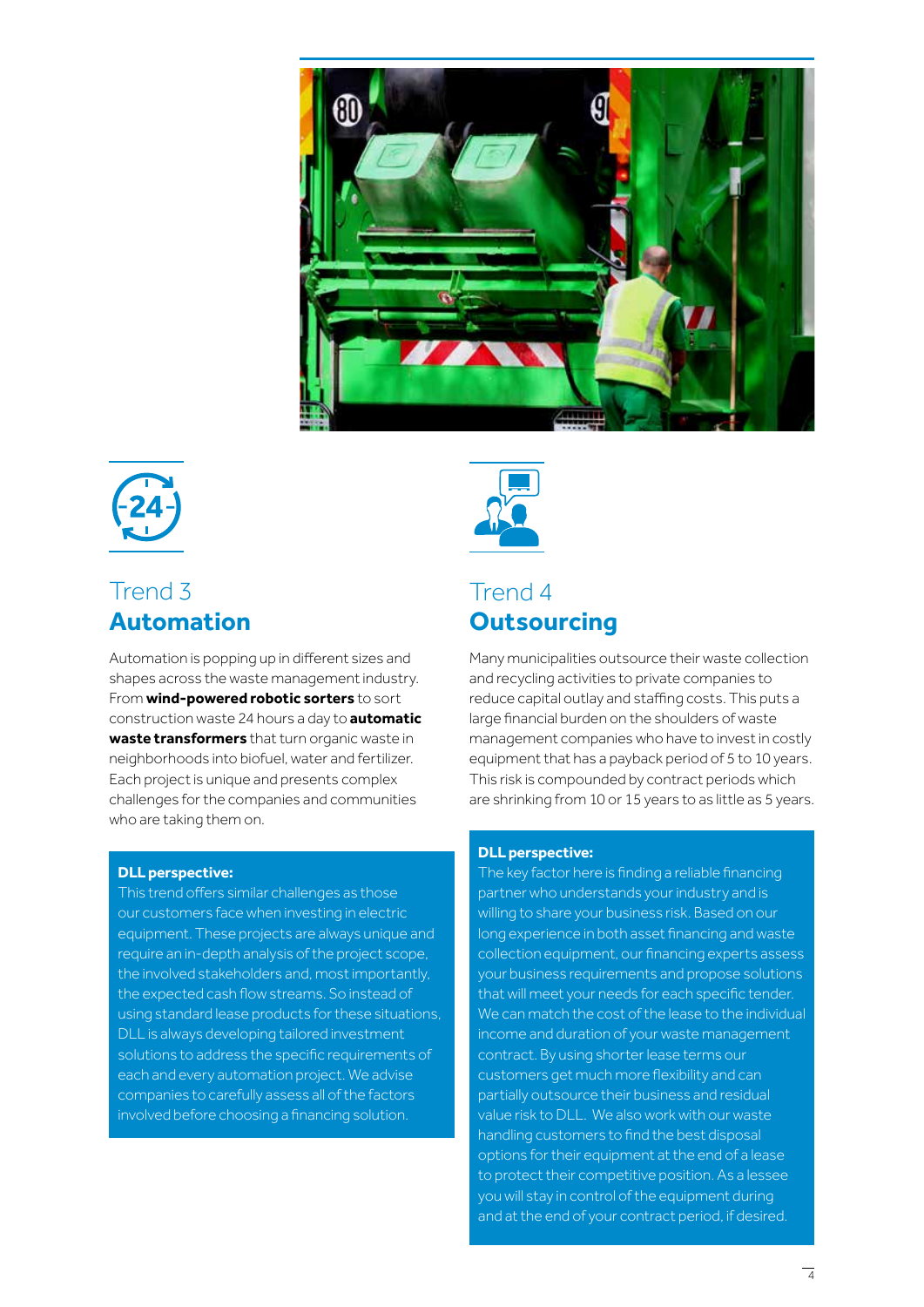



# Trend 5 **Waste prevention**

The ideal way to deal with waste is to avoid creating waste in the first place. There has been a strong surge in public opinion towards waste prevention and recycling thanks to the **"Attenborough effect"** and other environmental movements. Zero Waste Europe is promoting its Recircle case study, a Swiss social enterprise that has introduced reusable meal boxes to put an end to the flood of single-use containers for take-away food. The Queen of England has banned plastic straws and bottles on royal estates.

#### **DLL perspective:**

Preventing waste means fundamentally rethinking how we make products, use products and live our lives. We find that working with our partners closely in discussions about how to unlock new ways of preventing waste leads to solutions.

One example is DLL's Life Cycle Asset Management (LCAM) programs. We help customers to use their equipment longer than maybe originally intended, by selling and leasing back refurbished equipment. As an example in Germany, we replaced a fleet of 12 trucks after a 4 year lease with 12 new trucks, but the customer was able to re-use and retrofit the original upper structure of the old trucks on to the 12 new trucks. So both the new trucks and the retrofitted build-up were financed together in a new 4 year lease. This deal was a great example of how DLL helped the customer re-use an important and costly part of the truck set by make use of the full lifecycle of the upper structure to avoid unnecessary waste.